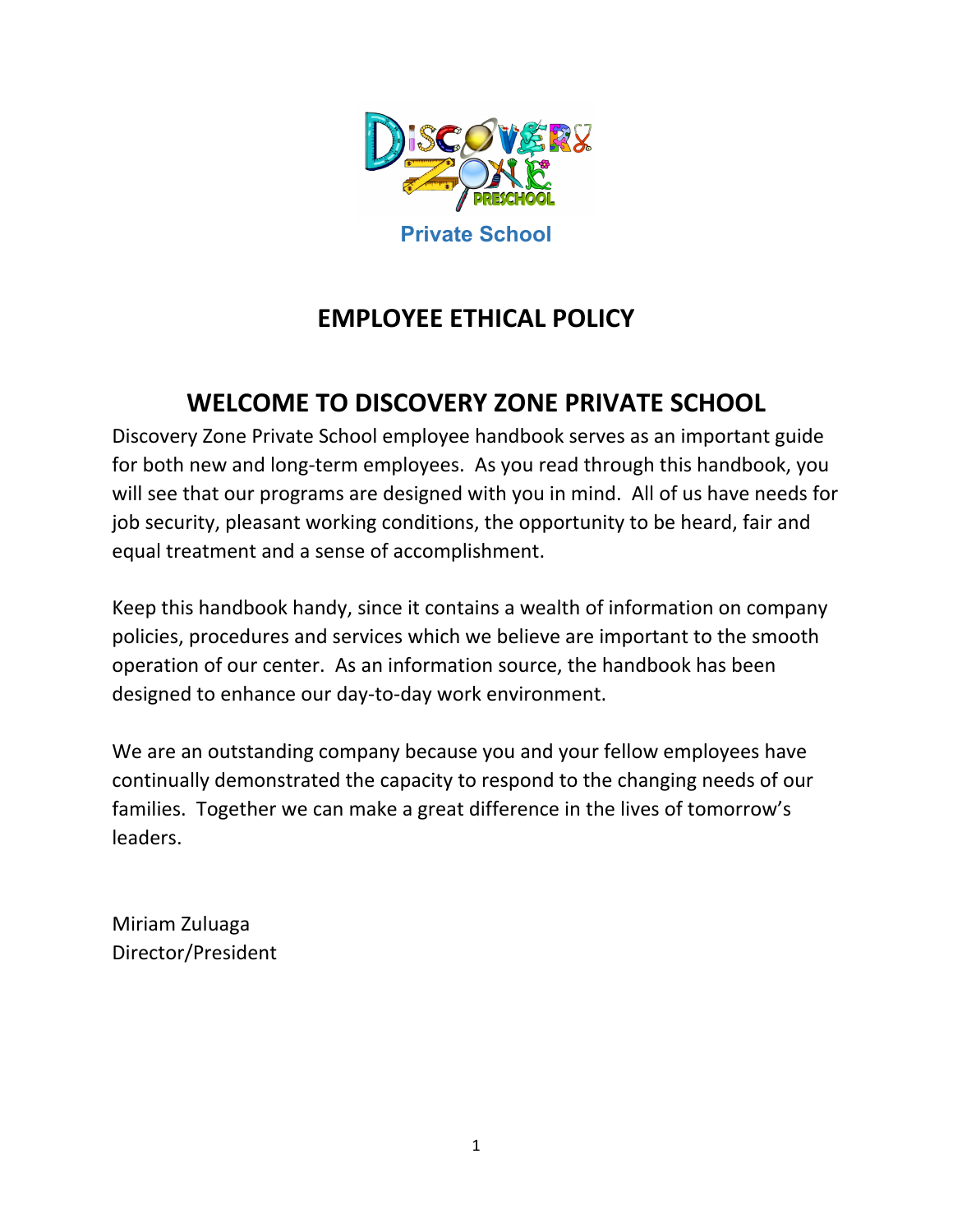#### **PHILOSOPHY**

"I believe that these early years are critical in a child's learning development. Therefore, we encourage our students to Explore, Discover, Discovery, Imagine, and Learn through a fun, safe, and developmentally appropriate environment. We provided a clean, healthy environment. Our enriched curriculum will provide each child the opportunity to stretch their imagination, explore and discover their world. It I our goal to provide a variety of exciting, and age appropriate activities each day so every child can gain self-confidence, self-esteem, and be inspired to become confident learners".

#### **VISION**

- Provide the most effective early education to facilitate optimum school readiness.
- Offer content-rich, developmentally appropriate programs that support active learning and promote children's progress in all development areas.
- Provide the right foundation for each child to receive the fundamental skills necessary to foster greater self-esteem and a strong foundation for future success in academics and life.
- Provide a safe and secure environment by maintaining the highest standard and security.
- Maintain an environment that inspire and nurtures through love, joy, and respect for one another and ultimately inspires a love of learning.

# **EQUAL EMPLOYMENT OPPORTUNITY**

It is the policy of Discovery Zone Private School to provide equal employment opportunity to qualified individuals regardless of their race color, religion, sex, or national origin. This policy of equal opportunity covers all aspects of your employment relationship, including, hiring, promotion, transfer, state, training, and compensation.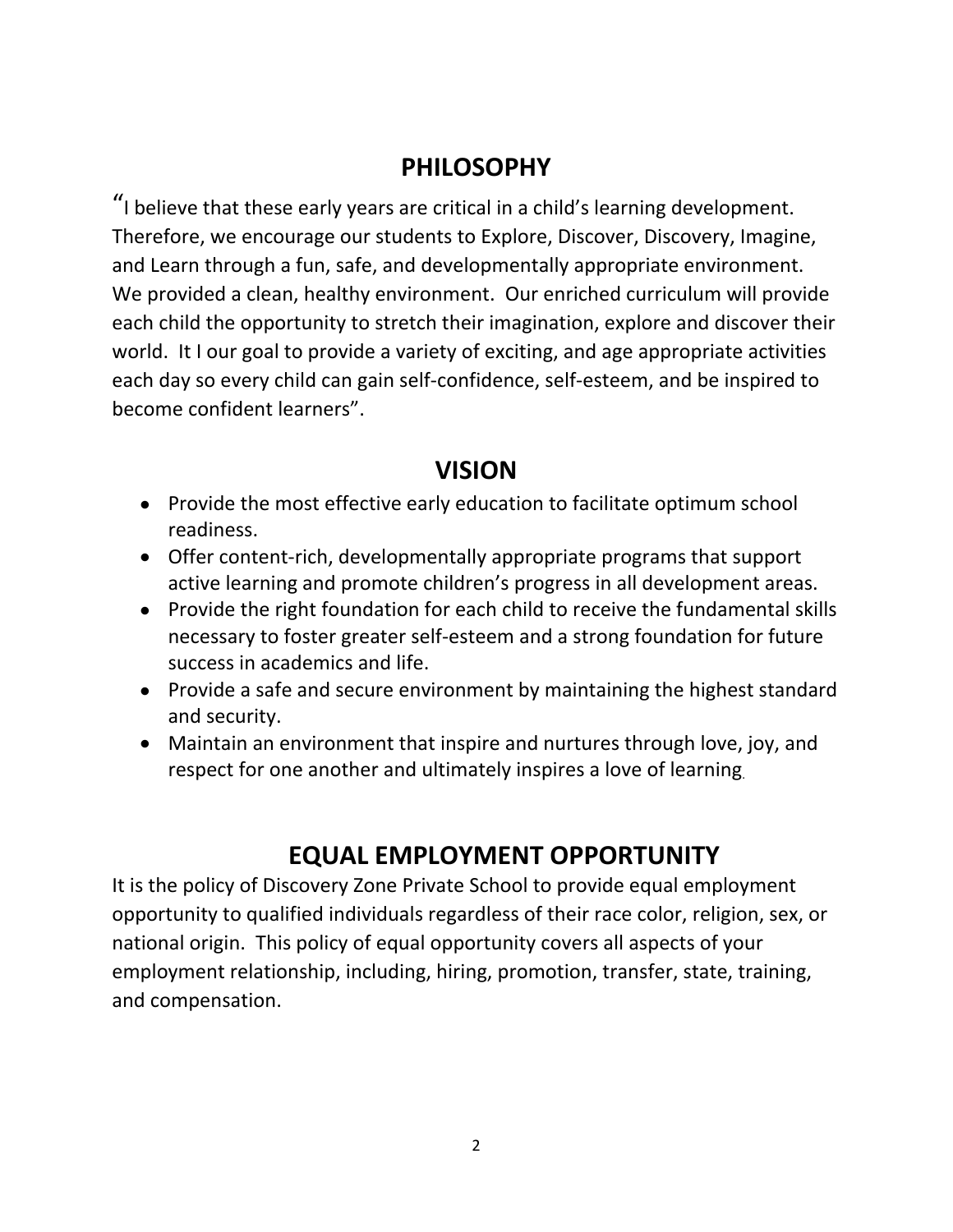## **SEXUAL HARASSMENT POLICY**

It is the continuing policy of Discovery Zone Private School to provide employees a workplace free from any form of sexual harassment. Sexual harassment is to be promptly reported and thoroughly investigated. Corrective action as warranted by the results of the investigations is to be taken promptly; any may include disciplinary action up to and including immediate termination.

As with statements concerning other matters, employees deliberately making false claims are subject to disciplinary action up to and including immediate termination.

### **CHILD ABUSE PREVENTION POLICY**

Discovery Zone Private School strives in providing a safe, warm, and loving environment for every child in our care. This policy seeks to assure that our center is continually working towards providing an environment safe from physical and sexual abuse for those participating and receiving childcare services. All employees shall seek to provide open lines of communication with parents. We will operate with an open-door policy allowing parent access to programs at any time. When those who are employed at Discovery Zone Private School engage in any types of child abuse, sexual exploitation, or sexual harassment, they violate the terms of their employment.

### **REPORTING ABUSE AND NEGLECT**

Any person who knows, or has reasonable cause to suspect, that a child is abused, abandoned, or neglected by a parent, legal custodian, caregiver, or other person responsible for the child's welfare is a mandatory to report s39,201(1)(a) Florida Statutes. To report an allegation in Spanish or Creole, call 1-800-96-ABUSE: 1-800-962-2873 or report online at http://www.dcf.state.fl.us/abuse/report. This toll-free number is available 24 hours a day, 7 days a week with counselors waiting to assist you.

Signs of Physical Abuse: The child may have unexplained bruises, welts, cuts, or other injuries: broken bones, or burns. A child experiencing physical abuse may seem withdrawn or depressed, seem afraid to go home or may run away, shy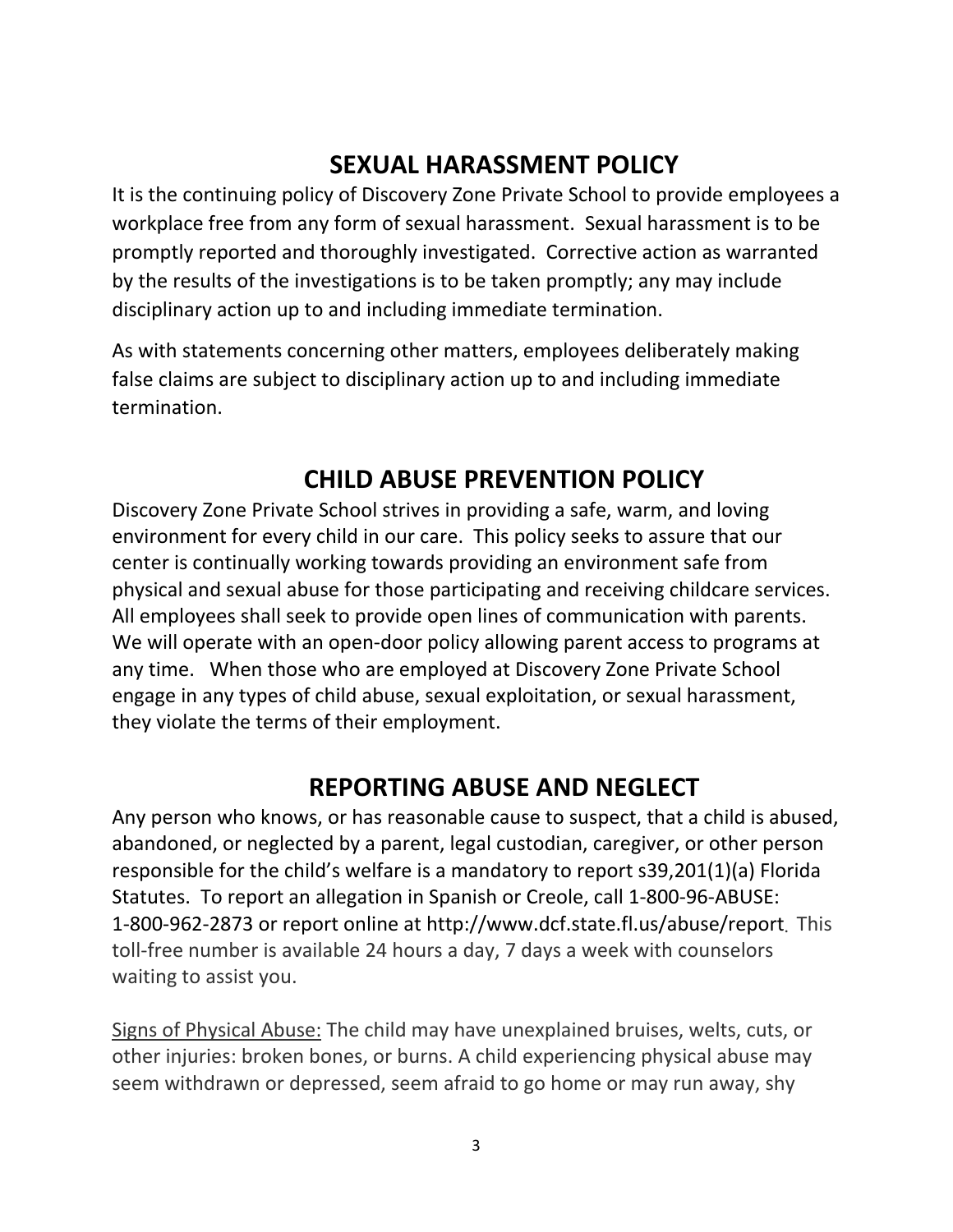away from physical contact, be aggressive, or wear inappropriate clothing to hide injuries.

Signs of Sexual Abuse: The child may have torn, stained or bloody underwear, trouble walking or sitting, pain or itching the genital area, or a sexually transmitted disease, A child experiencing sexual abuse may have unusual knowledge of sex or act seductively, fear a particular person, seen withdrawn or depressed, gain or lose weight suddenly, shy away from physical contact, or run away from home.

Signs of Neglect: The child may have unattended medical needs., little or no supervision at home, poor hygiene, or appear underweight, A child experiencing neglect mat be frequently tired or hungry, steal food, or appear overly needy from adult attention.

Patterns of Abuse: Serious abuse usually involves combination of factors. While a single sign may not be significant, a pattern of physical or behavioral signs is a serious indicator and should be reported.

As an employee, you are responsible of reporting any suspected child abuse, maltreatment of a child, neglect, or abandonment and reports of known or suspected abuse, neglect, by any employee/co-worker of Discovery Zone Private School. To report an allegation, call 1-800-962-2873, 1-800-96-ABUSE.

## **GROSS MISCONDUCT**

Some offenses are so serious that they can result in termination without previous notice. The following actions may result in immediate termination:

- Inappropriate behavior toward parents. (all staff is expected to be professional and courteous at all time) If a parent is rude to you, please allow the Director to handle the situation.
- Intentionally expose violate or deny a student's legal rights
- **•** Intentionally expose a student to unnecessary embarrassment or disparagement.
- Deny a student from independent action in pursuit of learning or diverse points of view.
- Expose a child to unnecessary embarrassment or disparagement.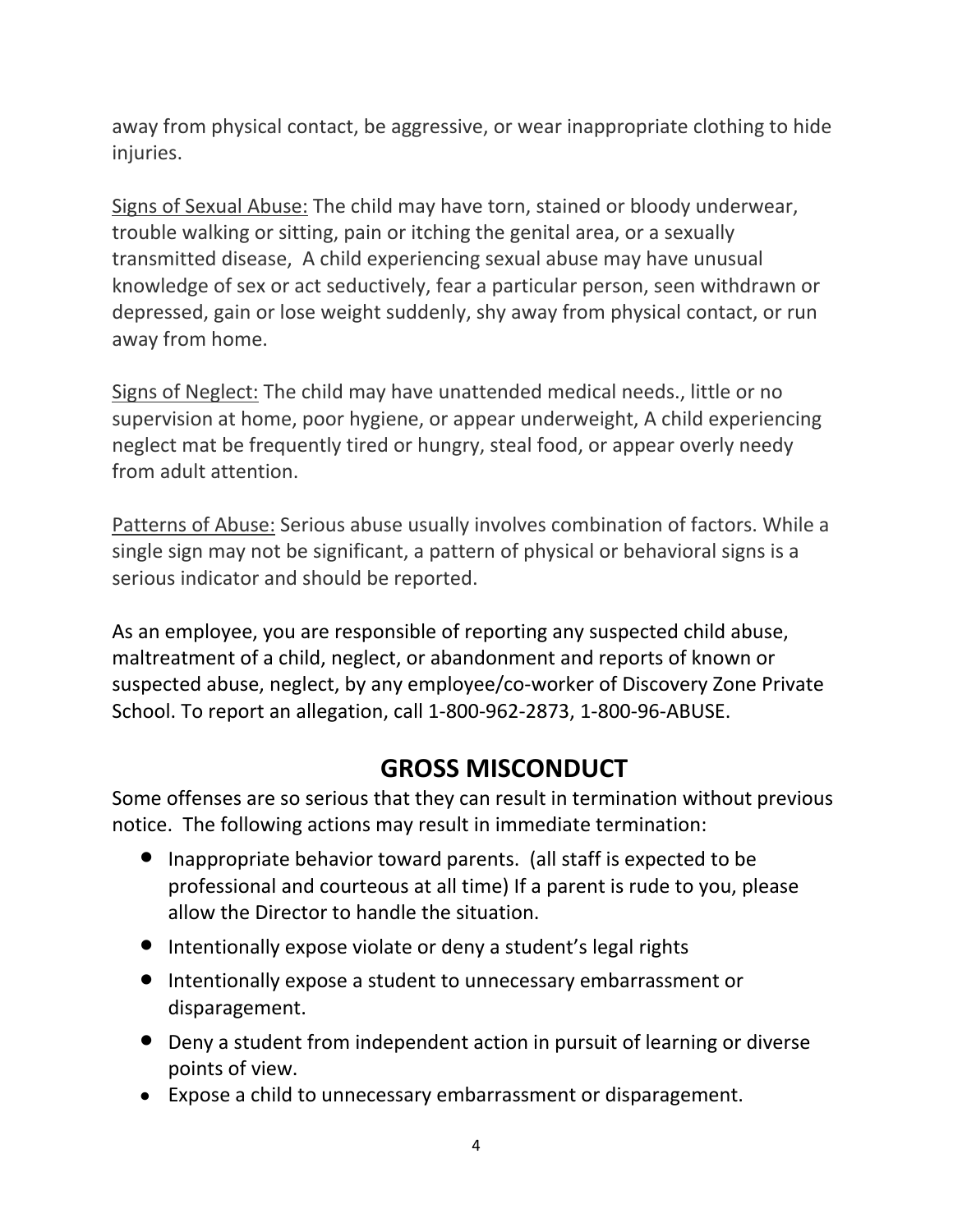- Neglect or physical abuse of a child.
- Withholding of food, nap or other comfort from a child
- Failure to report to work.
- Falsification of center records (employment application, time clock, and your records)
- Working under the influence of alcohol or illegal drugs or smoking.
- Conviction of a felony for any offense committed while employed by the center.
- Fighting, threatening violence, disruptive activity in the workplace
- Leaving a child unattended (inside or outside)
- Failure to report any abuse, neglect of a child
- Allowing an unauthorized, contentious or intoxicated/impaired parent/guardian/family members inside the preschool and/or to remove the child/children from the Preschool.
- Failure to adhere to the employee handbook policy and/or teacher orientation manual

Reporting Misconduct by Instructional Personnel and Administrators All employees and administrators have an obligation to report misconduct by instructional personnel and school administrators which affects the health, safety, or welfare of a student. Examples of misconduct include the above topics as well as obscene language, drug and alcohol use, disparaging comments, prejudice or bigotry, sexual innuendo, cheating or testing violations, physical aggression and accepting or offering favors. Reports of misconduct of employees should be made to:

Ms. Berry Velicu; assistant director and Reports to misconduct committed by administrators should be made to <u>Ms. Miriam Zuluaga</u>.<br>Legally sufficient allegations of misconduct by Florida certified educators

will be reported to the Office of Professional Practices Services. Policies and procedures for reporting misconduct by instructional personnel or school administrators which affects the health, safety and welfare of a student will be elevated to police and to Department of Children and Families.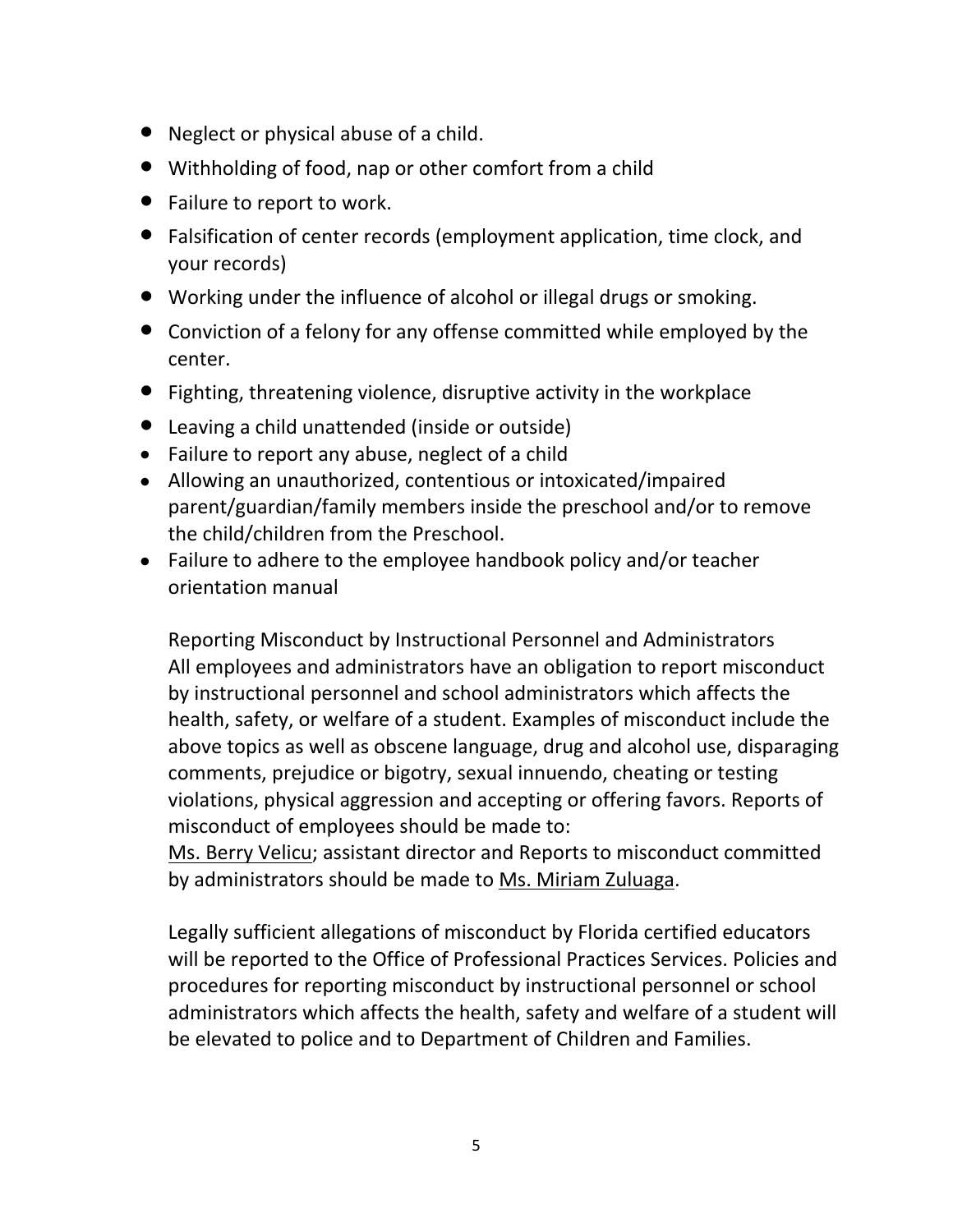# **ETHICAL CONDUCT**

Discovery Zone Private School values its employees and attempts to make every effort to provide the opportunity to help you reach your fullest potential.

Discovery Zone Private School (DZPS)expects adheres to the current Code of Ethics of the Education Profession in Florida and Principles of Professional Conduct for the Education Profession in Florida.

Discovery Zone Private School values the worth and dignity of every person, the pursuit of truth, devotion to excellence, acquisition of knowledge, and the nurture of democratic citizenship. Essential to the achievement of these standards are the freedom to learn and to teach and the guarantee of equal opportunity for all.

Our primary concern is the student and the development of the student's potential. Our employees will therefore strive for professional growth and will seek to exercise the best professional judgment and integrity for each child.

Concern for the student requires that our instructional personel:

- a. Shall make reasonable effort to protect the student from conditions harmful to learning and/or to the student's mental and/or physical health and/or safety.
- b. Shall not unreasonably restrain a student from independent action in pursuit of learning.
- c. Shall not unreasonably deny a student access to diverse points of view.
- d. Shall not intentionally suppress or distort subject matter relevant to a student's academic program
- e. Shall not intentionally expose a student to unnecessary embarrassment or disparagement.
- f. Shall not intentionally violate or deny a student's legal rights
- g. Shall not harass or discriminate against any student on the basis of race, color, national origin, family structure, sex, religion, gender identity, sexual orientation, disability, age, national or ethnic origin, political beliefs, marital status, handicapping condition, sexual orientation, or social and family background and shall make reasonable effort to assure that each student is protected from harassment or discrimination.
- h. Shall not exploit a relationship with a student for personal gain or advantage.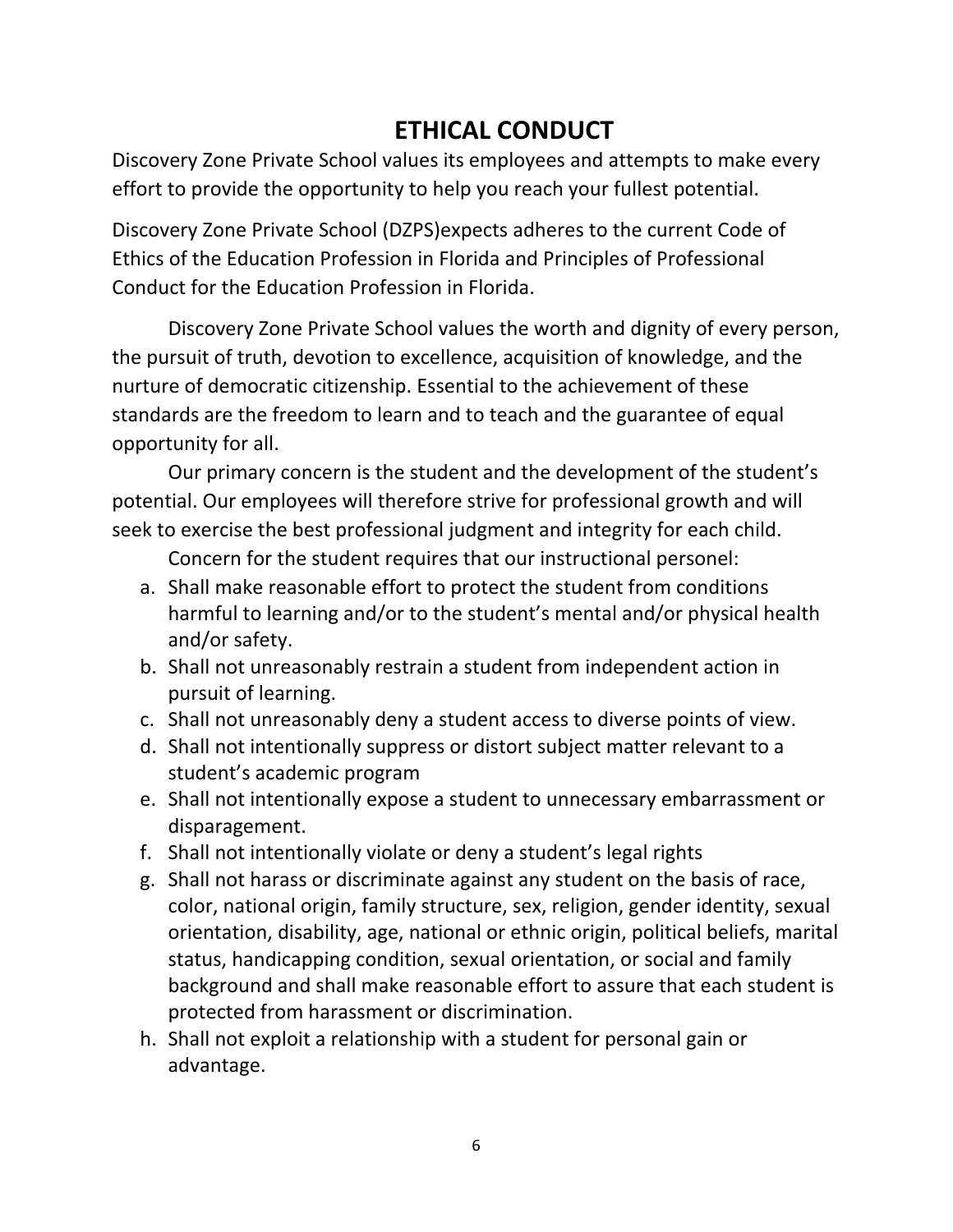i. Shall keep in confidence personal identifiable information obtained in the course of professional service, unless disclosure services professional purposes or is required by law.

Aware of the importance of maintaining the respect and confidence of colleagues of students, of parents, and of the community, employees of our school must display the highest degree of ethical conduct. This commitment requires that our employees adhere to the following:

\*Shall protect the privacy of each family enrolled and are prohibited from discussing any children or family issues with other staff members or families. All children enrolled at DZPS is considered confidential.

Shall maintain honesty in all professional dealings

Shall not on the basis of race, color, religion, sex, age, national or ethnic origin, political beliefs, marital status, handicapping condition if otherwise qualified, or social and family background deny to a colleague professional benefits or advantages or participation in any professional organization.

Shall not interfere with a colleague's exercise of political or civil rights and responsibilities.

Shall not engage in harassment or discriminatory conduct which unreasonably interferes with an individuals performance of professional or work responsibilities or with the orderly processes of education or which creates a hostile, intimidating, abusive, offensive or oppressive environment; and, further, shall make reasonable effort to assure that each individual is protected from such harassment or discrimination.

Shall not make malicious or intentionally false statements about a colleague

If a staff member or a child on or off site has an accident or due to prolong illness occurs resulting in death; 911 will be notified, DCF and staff's emergency contact or child's parent will be notified. The incident will be documented. The employee who witnessed the event or aware of the death, will also notify the Director and make sure children are calm and away from the incident.